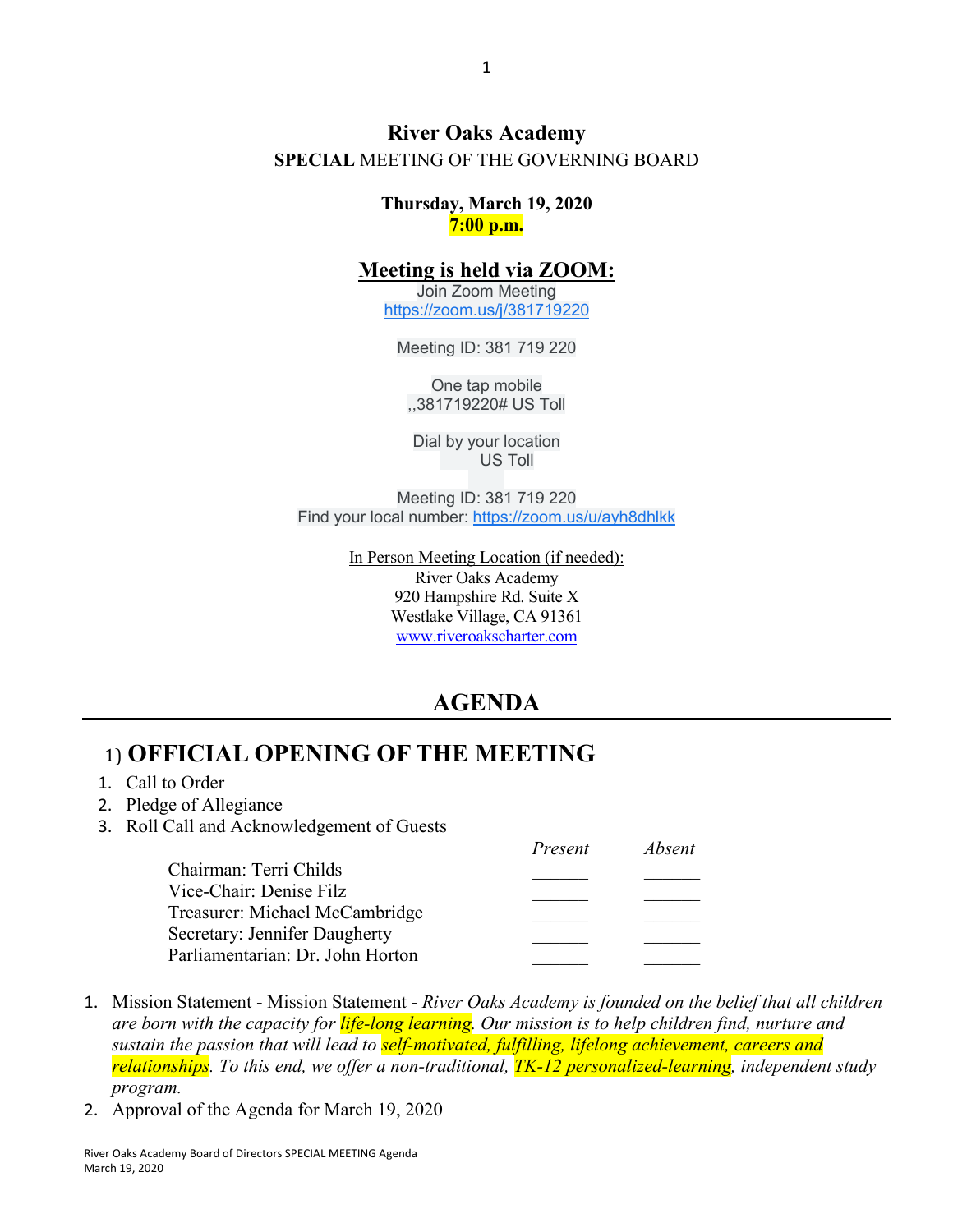*Motion to: Made by: Motion is:*

# 2) **ORGANIZATIONAL**

 $N/A$ 

## 3) **PUBLIC COMMENTS**

*Citizens who would like to address the Board on any item on the Agenda may do so now or when the President requests comments from the Public as the Board is considering the item. This portion of the Annual Board meeting is set aside for members of the audience to make comments or raise issues that are not specifically on the agenda. These presentations, both during open and agendized topics, are limited to three (3) minutes per presentation and the total time allotted to non-agenda items will not exceed fifteen (15) minutes.*

## 4) **ACTION ITEMS**

- 1. Review, Discussion, and Approval of the Resolution 20-01.
	- a) This Resolution authorizes ROA to provide the Board President and the Director with the authority to unilaterally take any and all necessary actions to prepare and respond effectively to the Novel Coronaviras (COVID-19). This Resolution is declaring that emergency conditions exist at River Oaks Academy Charter School.

| <b>Public Comments:</b> |
|-------------------------|
| <i>Motion to:</i>       |
| Made by:                |
| <i>Motion is:</i>       |

2. Review, Discussion, and Approval of the Emergency School Closure Guidelines Policy.

| <b>Public Comments:</b> |
|-------------------------|
| <i>Motion to:</i>       |
| Made by:                |
| <i>Motion is:</i>       |
|                         |

### **8. CLOSED SESSION**

During this meeting the Board may adjourn to Closed Session to review and consider the topics below:

N/A

The Chair of the Board will report on actions taken during closed session.

## **9. OPEN SESSION ACTION ITEMS**